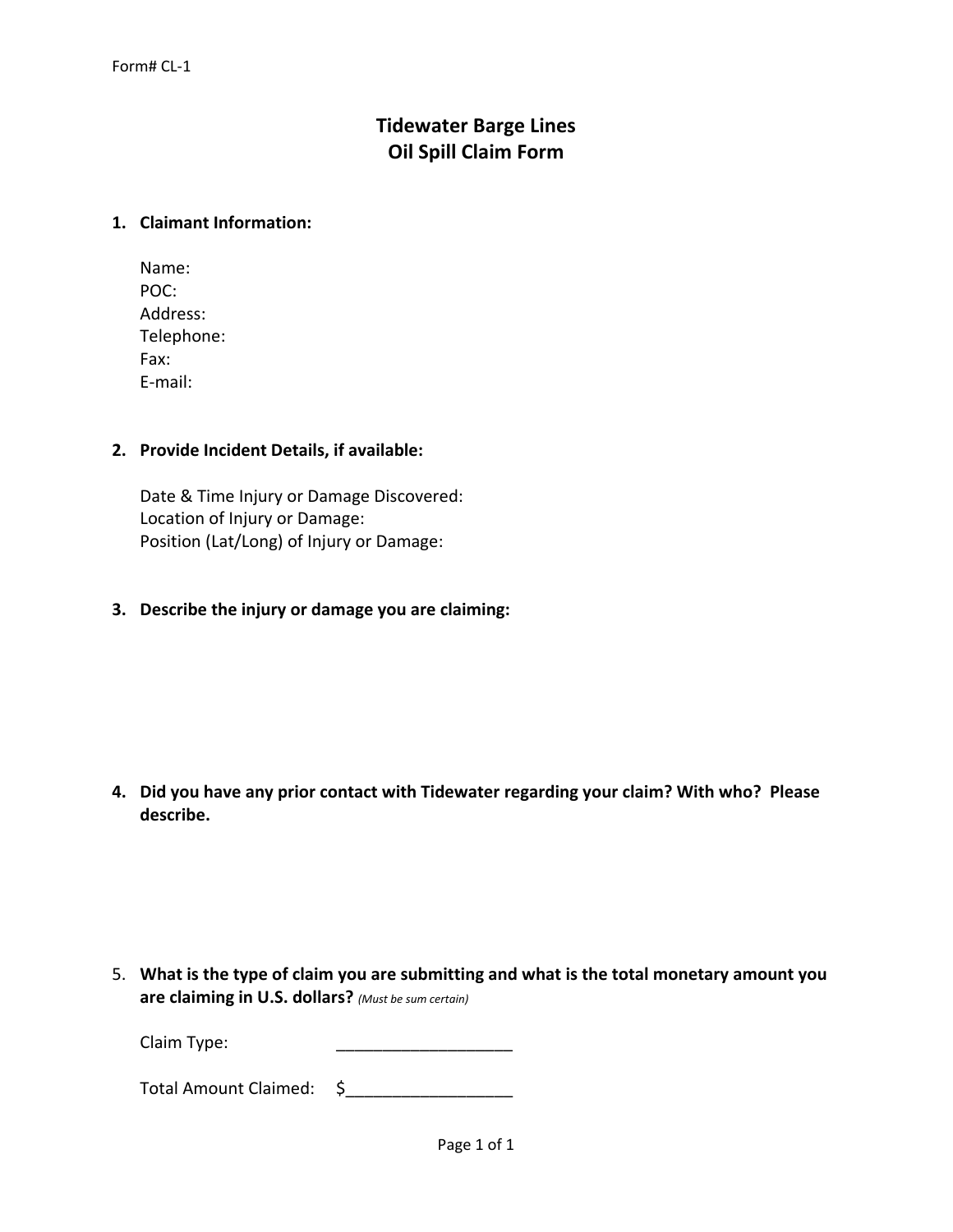**6. Have you or your legal representative submitted the claim to an insurer or another responsible party before submitting this claim to Tidewater?**

(Yes/No) – if "yes" provide date claim submitted to insurer or other RP and provide contact information

**7. If the claim was submitted to an insurer of another responsible party, what response (written or verbal) or payment did you receive?**

(i.e. Insurer or RP took no action, denied the claim, stated they had no money to pay the claim, made only a partial payment of \$\$\$, or other – explain)

**8. Have you commenced an action in court to recover costs which are the subject of this claim?**

(Yes/No) – if "yes" provide contact information for your attorney (name, address, telephone number), the court in which action is pending, and the civil action number

**9. Describe the nature and extent of injuries or damages claimed, as supported by the documentation you are submitting with this claim:**

**10. Description of how the injury or damage was caused:**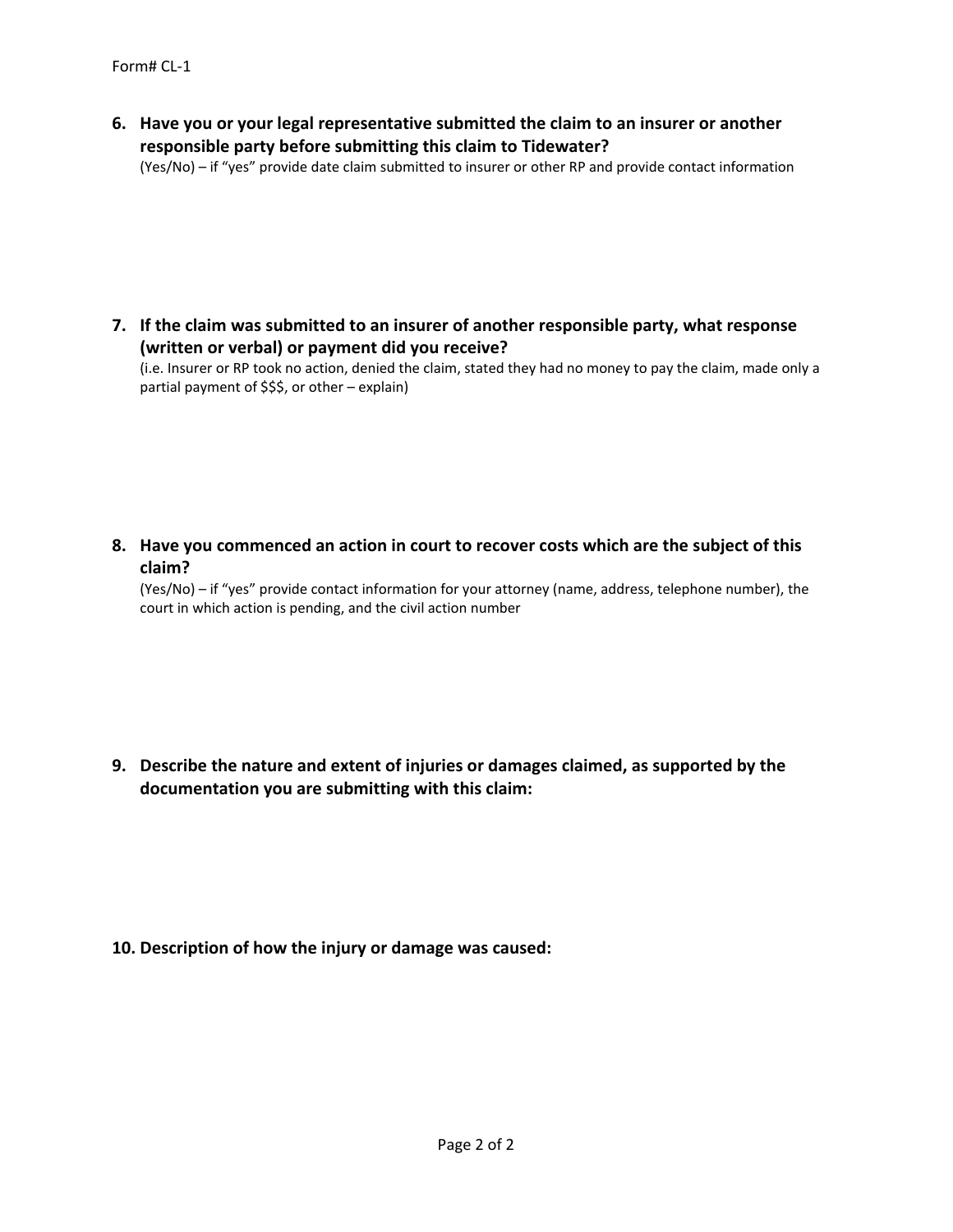# **11. What actions did you take, if any, to minimize the injury or damages you claim:**

#### **12. Witnesses:**

(Provide the name, address, telephone number, & email address) of anyone who witnessed the injury or damage you claim. Also provide a summary of each witness's knowledge of the injury or damage claimed, and/or the incident which caused the injury or damage.

| Name:             |
|-------------------|
| Address:          |
| Telephone Number: |
| Fax:              |
| Email:            |
| Summary:          |
|                   |

| Name:             |
|-------------------|
| Address:          |
| Telephone Number: |
| Fax:              |
| Email:            |
| Summary:          |

| Name:             |
|-------------------|
| Address:          |
| Telephone Number: |
| Fax:              |
| Email:            |
| Summary:          |

#### **13. List of Documents & Attachments:**